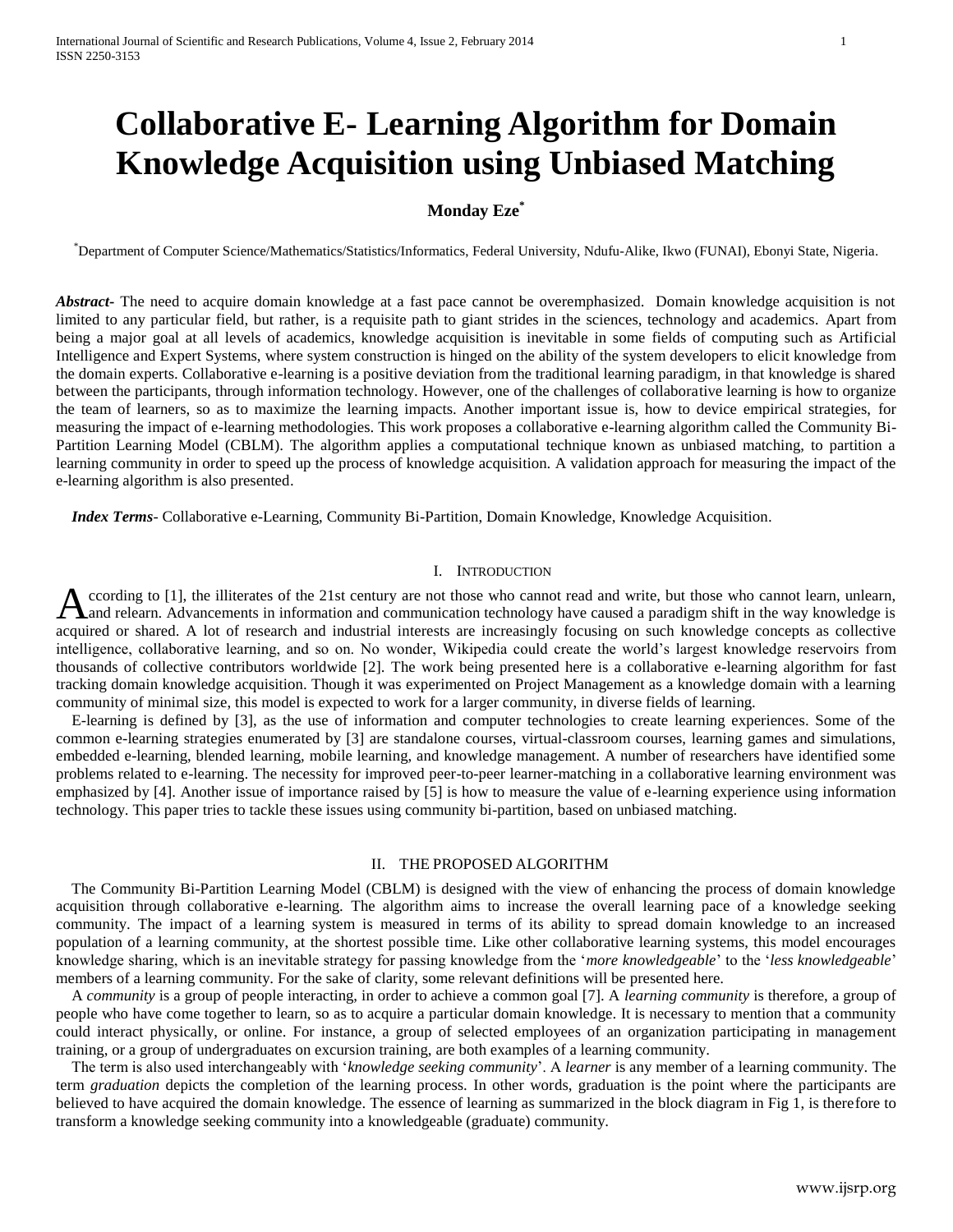

Figure 1: Block Diagram for the Essence of Learning

 The *population* of a learning community is the total number of learners enrolled into the learning process. *Domain knowledge* [8] is the knowledge related to a particular niche area. For instance, a learning community may delve into the study of Aircraft Engineering, Tropical Infectious Diseases, Banking Operations, Linear Algebra, and so on. The term *homogenous* refers to a community that is in its natural form. On the contrary, a *partitioned community* is one that has been partitioned [9], using a requisite *bi-partition algorithm*. Such an algorithm breaks the learning community into two partitions - the more knowledgeable (*MK*) set and the less knowledgeable (*LK*) set respectively. After bi-partition, a computational technique called *unbiased matching* is applied to pair up the members of the *MK* set with an appropriate member of the *LK* set, in order to maximize the e-learning impact in the community. The term *unbiased matching* stems from the fact that the matching operation is fairly *autonomous*. In other words, the process of drawing the *MK* and *LK* pairs is neither based on an external human intervention, nor any form of random computer operation. On the contrary, it is purely based on the individual performances of the learners in a preliminary assessment test. The detailed system designs and model runs of the overall algorithm will be presented at this point.

#### III. THE SYSTEM DESIGN AND MODEL RUNS

#### *A. Workflow Design*

 The workflow design for the proposed system is shown in Fig. 2. The diagram is made up of four main symbolic components. These are, the rectangular boxes (HL-Com, GL-Com, and PL-Com) representing the three community variations, the cuboids (C-Room, P-Exam, B-PartOP and PMC-Room) representing a variety of learning operations, the cylindrical figure (X-Result) which is an output data representing the pre-partition examination results, and eight arrows, labeled R,X, 1,…6, which indicate the model flow. The term pre-partition examination depicts an assessment, whose result forms the basis for community bi-partitioning.

 As shown in the workflow, the three communities HL-Com, GL-Com, and PL-Com represent the homogeneous learning, the graduate learning, and the partitioned learning communities respectively. The homogeneous learning community is made up of the people enrolled into the collaborative e-learning from onset, while the graduate learning community comprises of the knowledgeable community; that is those who have graduated. On the other hands, the partitioned learning community is the structured community, arising from the bi-partition operation. The unbiased matching operation is usually performed on the partitioned community. It is important to note that the community population  $P_c$  does not change, unless someone drops out of the learning community prior to graduation.



Figure 2: The Community Bi-Partition Learning Model Workflow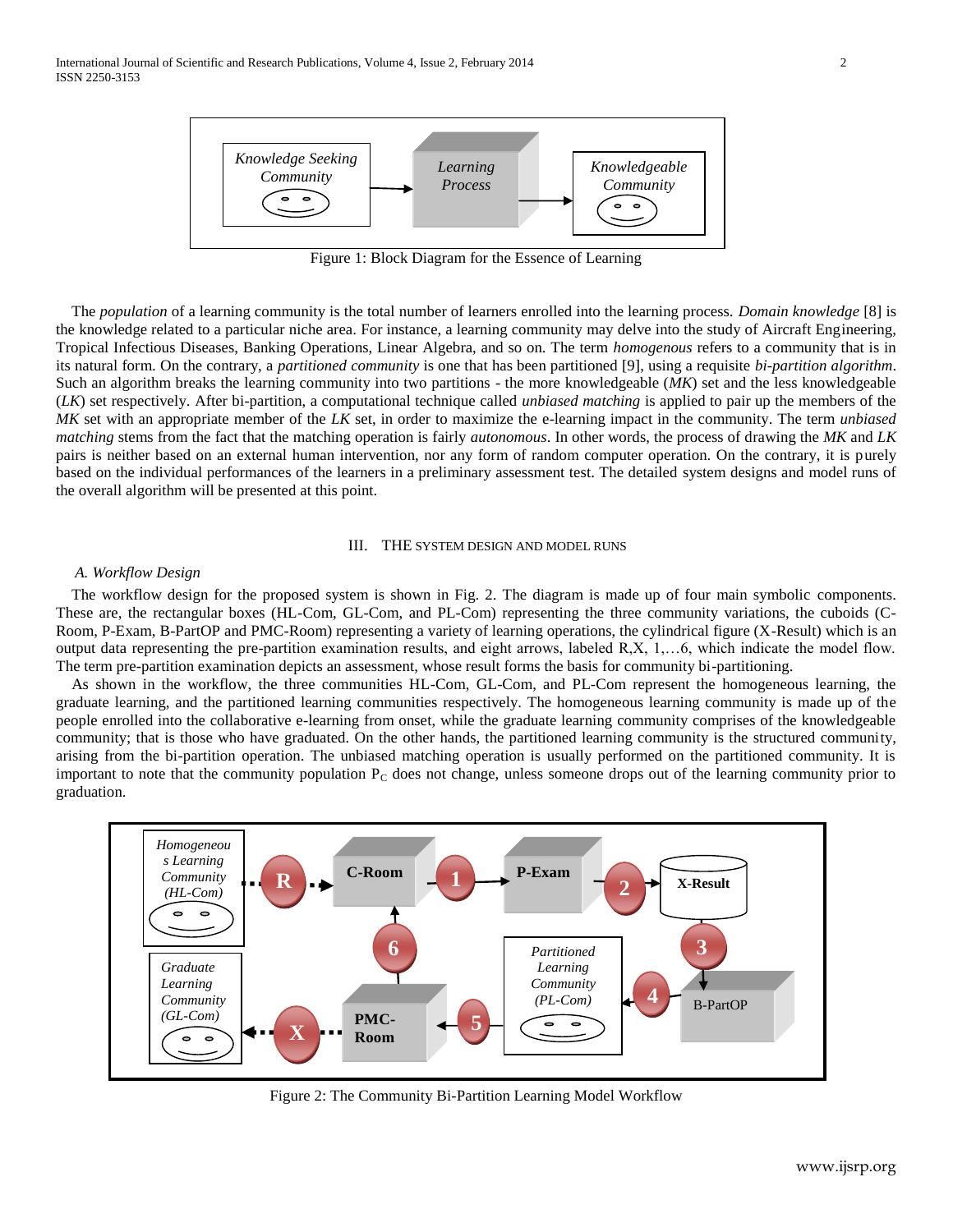International Journal of Scientific and Research Publications, Volume 4, Issue 2, February 2014 3 ISSN 2250-3153

 As shown in the workflow diagram, the HL-Com is enrolled into the system through the entry path R, while the graduates GL-Com leave the system through the exit path X. On entry into the e-learning system, HL-Com passes through the C-Room operation, which represents the class room. This is an active e-learning session, after which there is a preliminary examination, P-Exam. The assessment result, X-Result is used as an input into the bi-partition operation, B-PartOP, which transforms the original homogenous community into the partitioned learning community, PL-Com. After the unbiased matching, the learners undergo a post match learning operation called PMC-Room (post match class room). This is a one-on-one revision of the previous e-learning contents by the unbiased partners. The essence of the PMC-Room is, to ensure that domain knowledge is passed from the more knowledgeable (MK) to the less knowledgeable (LK) members of the community.

 It is important to state that the arrow links from 1 to 6 form what is termed in this research as a *single session* of e-learning. The overall e-learning duration could comprise of a number of learning sessions. The current research is based on three e-learning sessions.

#### *B. Experimental Design and Model Runs*

 The experimental design diagram is shown in Fig. 3. A total of 30 university undergraduates, within the age brackets of 18 to 25 years were randomly selected, and enrolled for the collaborative e-learning experiment. This population forms the homogenous learning community.



Figure 3: Collaborative e-Learning Experimental Design

 As indicated in the diagram, the learners are assigned unique registration numbers RGN01, RGN02, … RGN30, which remain permanent, throughout the learning duration. The chosen knowledge domain for the experiment is Project Management. The learning content for this experiment is drawn from a Project Management Professional (PMP) Certification book by [6]. The soft copy of this document was downloaded in PDF format. This online text book has 614 pages; though, only Chapter 1 which is made up of 35 pages was used for the learning experiment. The collaborative e-learning duration was divided into three sessions, with each session covering specific areas of the knowledge domain, as already indicated in Fig. 3.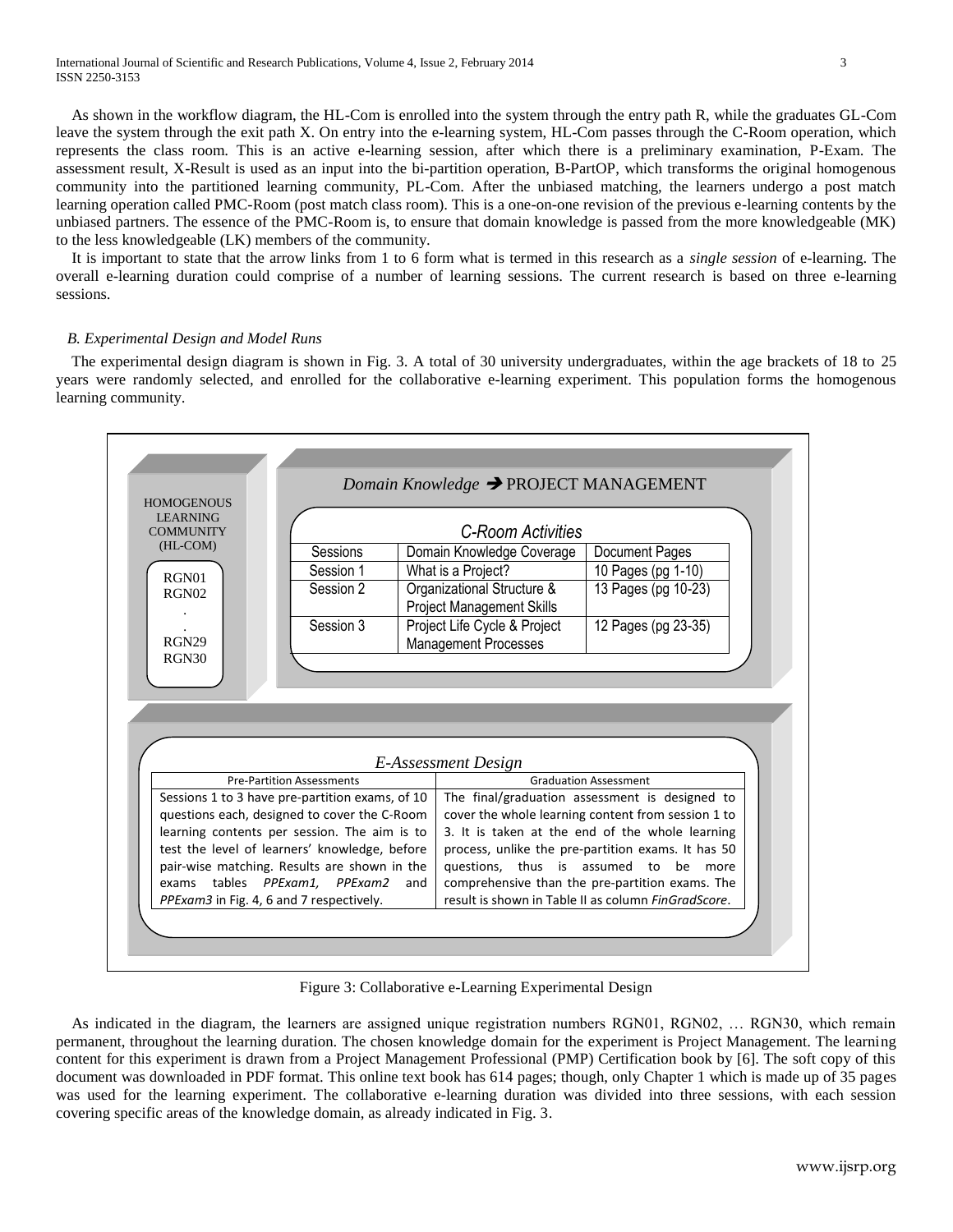The results of the first e-learning session are shown in Fig. 4. The examination table PPExam1 consists of two columns - RegNum for the learners' registration numbers, and ESco1 for the corresponding pre-partition exam scores.



Figure 4: Experimental Result of Learning Session 1

 The system takes PPExam1 as an input, and then creates an intermediary version of the table, having three columns. The third column which is designated as *Indx*, sorts the pre-partition scores in an ascending order of magnitude. The resulting intermediary table is then partitioned into two separate tables, using the two bi-partition rules. The first bi-partition rule, which is shown in equation (1), determines the number of teams that could be formed. Here the key parameter is, whether the population size of the learning community  $P_c$  is numerically odd or even. The second bi-partition rule, which is shown in Fig. 5 as a pseudo code, partitions the homogenous learning community (HL-Com) into two groups - the *LK* and *MK* sets.

$$
NLT = \begin{cases} \frac{P_C}{2}, & \text{if } P_C \text{ is } EVEN \\ \frac{(P_C - 1)}{2}, & \text{if } P_C \text{ is } ODD \end{cases}
$$
 (1)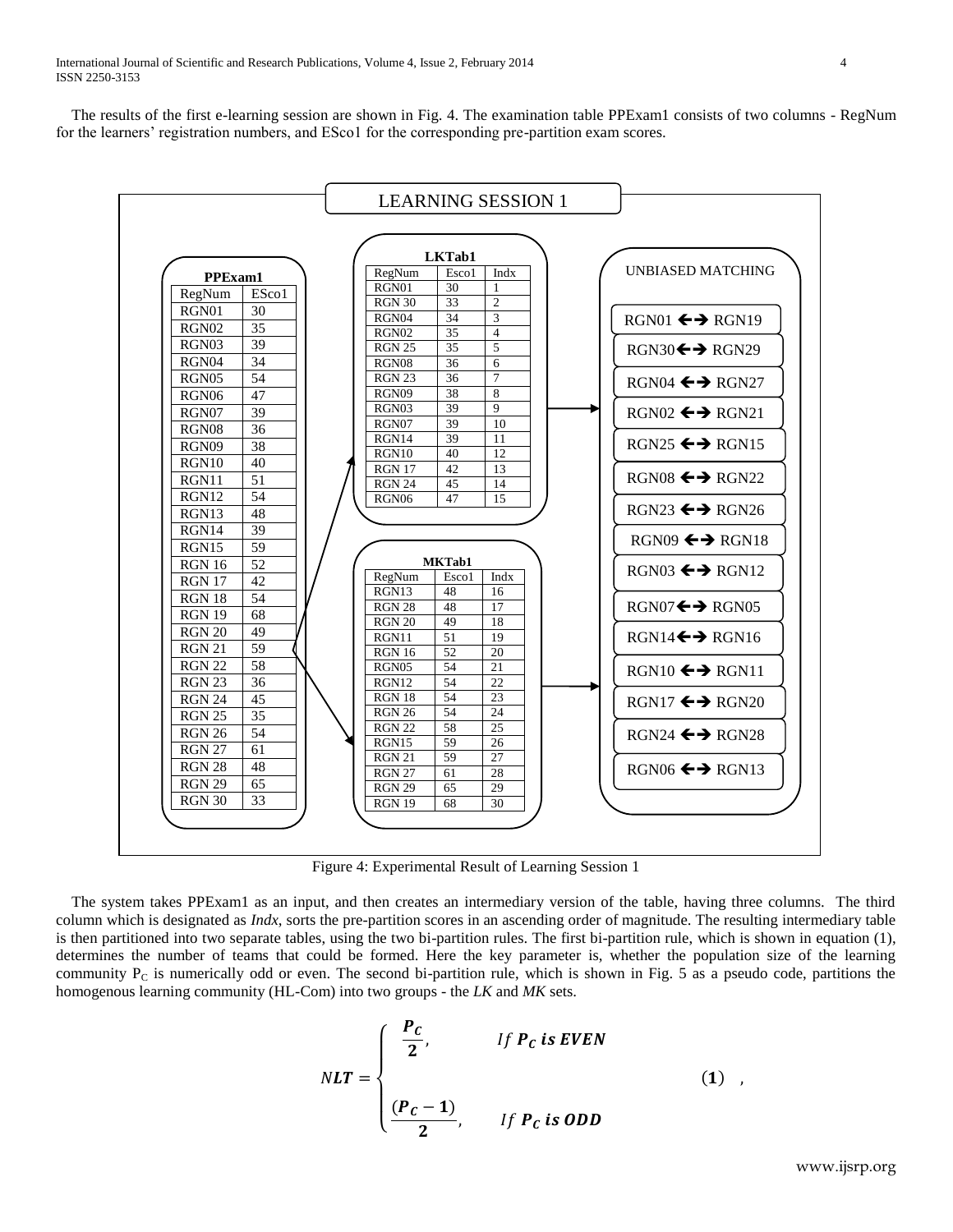where  $P_C$  is the population size and *NLT* is the number of learning teams.

 As already mentioned, the LK set consists of the lowest knowledgeable persons, while the MK consists of the most knowledgeable persons in the class. The classification of learners into these sets is purely on the basis the pre-partition assessment result. Thus, a learner could be in one set in a particular session, and then drop into the opposite set in another session, depending on the prevailing performance. The two sets for the e-learning session 1 are tables LKTab1 and MKTab1 respectively, as shown in Fig. 4.

| LKPartition Set Formation<br>If PC is EVEN.<br>LKPartition = $\{All the Learners with indices 1 to N/2\}$<br>ElseIf PC is ODD then<br>LKPartition = {All the Learners with indices 1 to $(N-1)/2$ }<br>PLUS the Triplet Partner having indices N<br>EndIf |
|-----------------------------------------------------------------------------------------------------------------------------------------------------------------------------------------------------------------------------------------------------------|
| <b>MK</b> Partition Set Formation:                                                                                                                                                                                                                        |
| If PC is EVEN.                                                                                                                                                                                                                                            |
| MKPartition = {All the Learners with indices $[N/2]+1$ to N }                                                                                                                                                                                             |
| ElseIf PC is ODD then                                                                                                                                                                                                                                     |
| MKPartition = {All the Learners with indices $(N+1)/2$ to $(N-1)$ }                                                                                                                                                                                       |
| EndIf                                                                                                                                                                                                                                                     |

Figure 5: Pseudo Code for the Bi-Partition Rule 2

 The strength of the overall model is that the system always takes cognizance of the most knowledgeable, and the least knowledgeable set of learners, thus ensuring that knowledge is shared through the process of unbiased matching. The formation of the matching pairs is based on the *unbiased matching equation* given by equation (2).

$$
Indx_{LK} + Indx_{MK} = P_c + 1 \qquad (2)
$$

where Indx<sub>LK</sub> is the index of the partner from the LK set, Indx<sub>LK</sub> is the index of the partner from the MK set, and  $P_c$  is the numerically even population size.

The *verification table*, satisfying the unbiased matching equation for the session 1 experiment is Table I. Given the population size of the learning community  $P_C = 30$ , the pair-wise indices for the LK and MK partitions always adds up to 31, which is the same as  $P_C$  + 1.

| Table I: Matching Verification Table |    |    |     |             |        |  |   |   |  |  |  |
|--------------------------------------|----|----|-----|-------------|--------|--|---|---|--|--|--|
| $\int$ <i>Indx<sub>LK</sub></i>      |    |    |     |             |        |  | . |   |  |  |  |
| $Indx_{MK}$                          | 30 | 29 | 28  | 27          |        |  | . |   |  |  |  |
| $Indx_{LK}$ + $Indx_{MK}$            |    |    | ⌒ · | $\bigcap$ 1 | $\sim$ |  | . | ◠ |  |  |  |
|                                      |    |    |     | $\sim$      |        |  | . | ◠ |  |  |  |

 The matching equation (2) takes a modified format, when the population size is odd. This second matching equation, otherwise called the *unbiased triplet rule* is given by equation (3). Thus, apart from forming the pair-wise partners as earlier discussed, one of the teams is promoted to a triplet, having three partners.

$$
Low(Indx_{LK}) + SecHigh(Indx_{MK}) + High(Indx_{MK}) = 2 * PC
$$
 (3)

where the symbol *Low* stands for 'the lowest', *SecHigh* stands for 'the second highest', and *High* stands for 'the highest' indices respectively.

 The interpretation of equation (3) is that the learners with the lowest index from LK set, the second highest index from MK set, and the highest index from MK set form the unbiased triplets. Furthermore, the sum of their corresponding indices is always equal to double the community population size  $P_C$ . For instance, if the community population size is  $P_C = 89$ , which is an odd number, then the unbiased triplets consists of the learners, having the indices *Indx*=1, *Indx*=88 and *Indx*=89 respectively.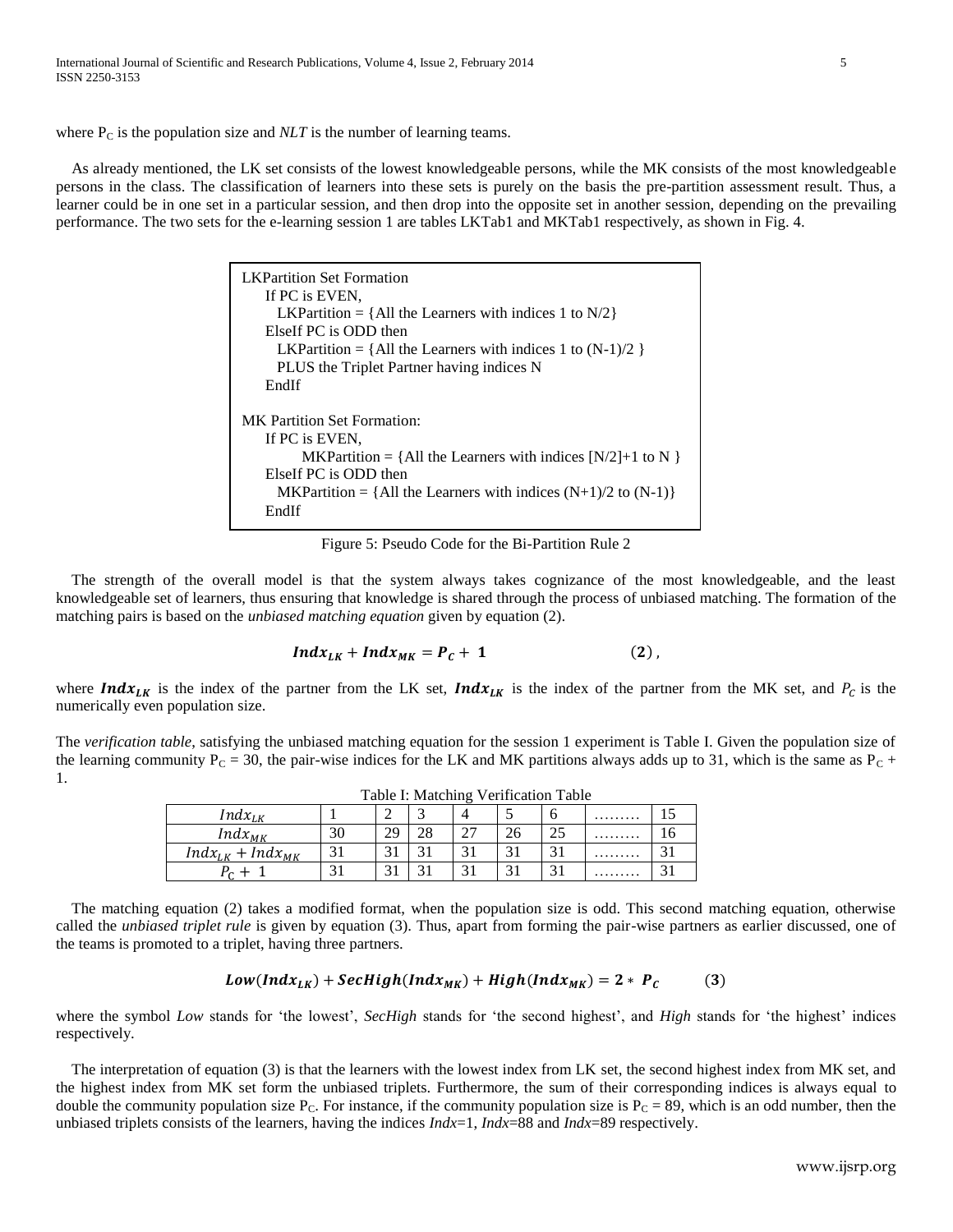The computational implementation of unbiased matching for a numerically odd population size involves the following steps. After the indexing operation, the system excludes the highest indexed learner from the community, thus giving rise to an intermediary population size  $(P_C -1)$ , which is even. The bi-partition rules in equations (1) and (2) are used to form the pair-wise partners. Thereafter, the learner with highest index, who was originally excluded, is then promoted to join the first pair-wise partners, thus giving rise to a single triplet partner, in line with equation (3).

 The formation of the unbiased partners is carefully designed such that knowledge transfer is highly encouraged, both in pair-wise and triplet partnership cases. For instance, the third candidate promoted to form the triplet partnership is usually the most knowledgeable candidate in the community, based on the pre-partition assessment test. Also one of the triplet partners is the least knowledgeable in the community. Thus, the collaborative algorithm does a purposeful matching of these candidates, so as to enhance knowledge flow from the most knowledgeable, to the least knowledgeable partners in the learning community. The details of the outcomes of the e-learning sessions 2 and 3 are shown in Fig. 6 and 7 respectively.



Figure 6: Experimental Result of Learning Session 2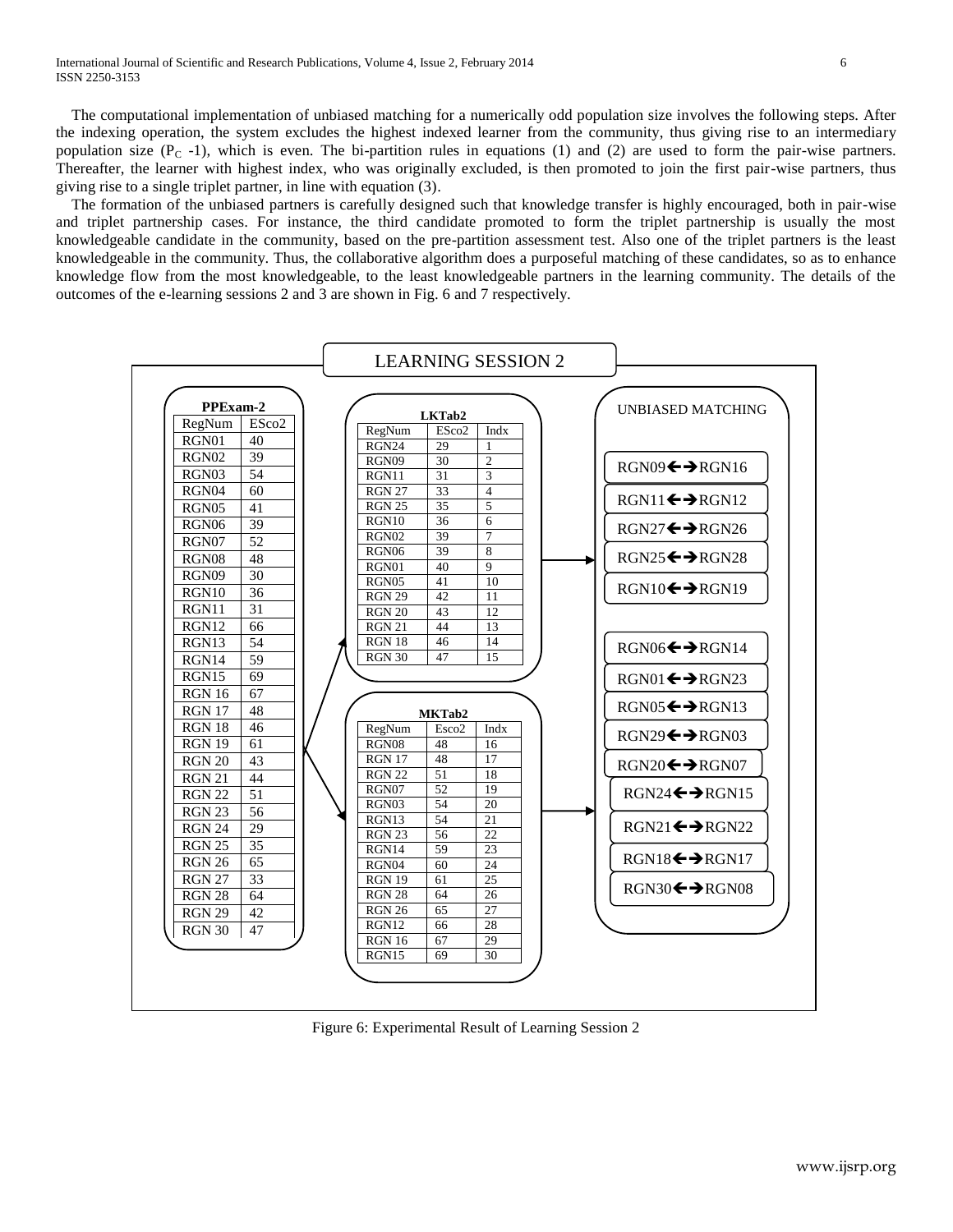

Figure 7: Experimental Result of Learning Session 3

#### IV. SYSTEM ANALYSIS AND VALIDATION OUTPUTS

 The workflow for validating the system performance is shown in Fig. 8. The strategy adopted is to first, derive the average prepartition score using equation (4).

$$
AvgPredScore = \frac{ESco_1 + ESCo_2 + \dots + ESco_S}{S_N}
$$
 (4)

where  $\mathbf{E} \mathbf{S} \mathbf{c} \mathbf{o}_1$ ,  $\mathbf{E} \mathbf{S} \mathbf{c} \mathbf{o}_2$ , ...  $\mathbf{E} \mathbf{S} \mathbf{c} \mathbf{o}_s$  are the pre-partition scores per session, which have been shown in Fig. 4, 6 and 7 respectively;  $\mathbf{S}_N$  is the number of e-learning sessions, which is 3 in the current study.

Next, the graduate learning community (GL-Com) is passed through a final graduate assessment test, designated as G-Exam in the workflow. The result of this is designated as *FinGradScore*.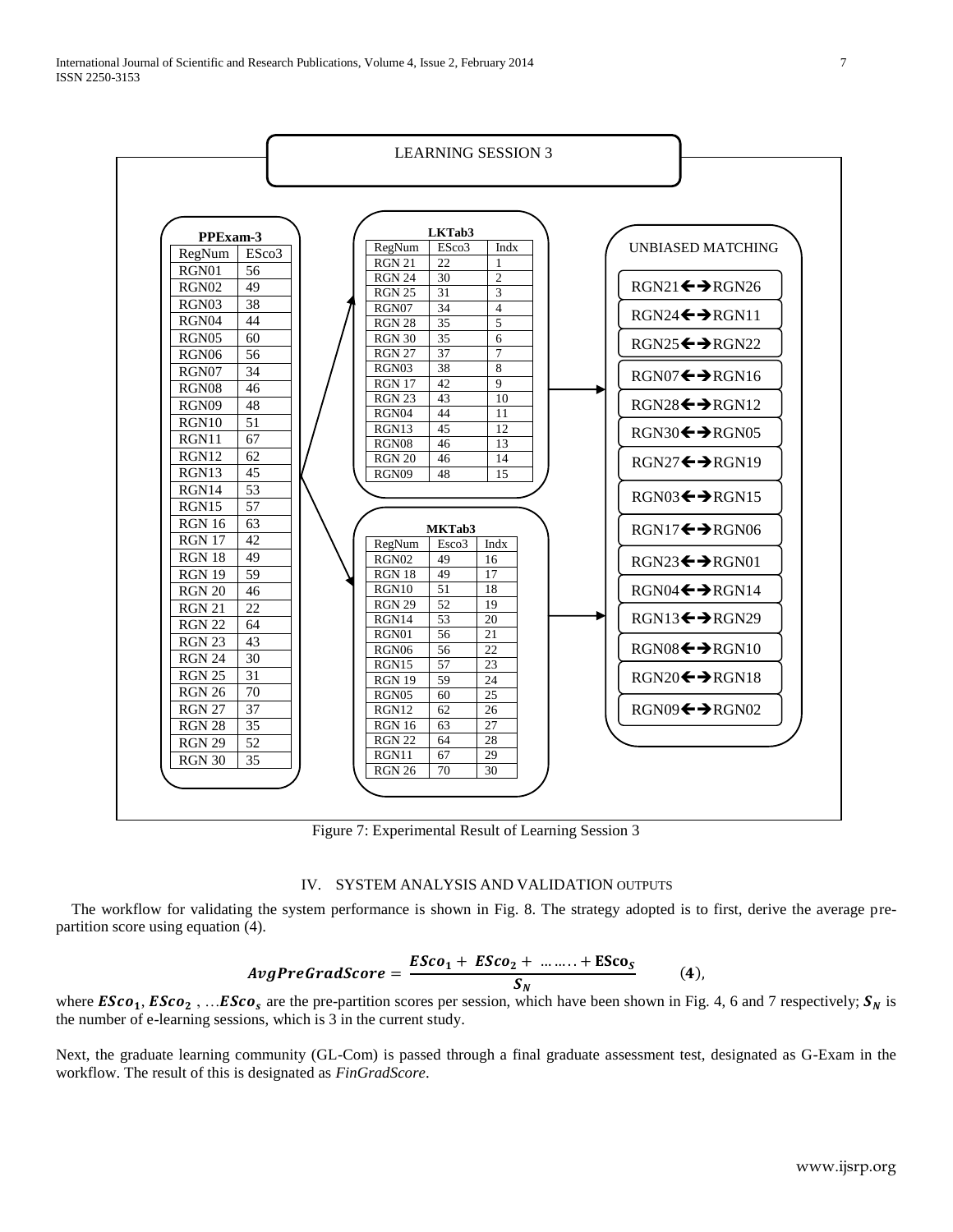

Figure 8: Model Validation Workflow

 The basis of system validation is therefore, to compare the *AvgPreGradScore* with the *FinGradScore*. Since the *AvgPreGradScore* measures the level of competence before graduation, while *FinGradScore* represents the learner's competence after graduation, it is expected that there should be a significant difference between the two scores. The Global Assessment Table (GAT) shown as Table II is used for a number of performance analysis, as will be discussed.

## *A. Least IQ Improvement Analysis*

 The term '*Least IQs*' in this research refers to each of the learners who had the lowest domain knowledge, for each of the learning sessions. These are the learners who had the lowest indices in each of the LK sets, based on the pre-partition exams. From the tables LKTab1, LKTab2 and LKTab3 in Fig. 4, 6 and 7, the learners in this category are, RGN01 for session 1, RGN24 for session 2 and RGN21 for session 3 respectively. The Least IQ Improvement Analysis is used to investigate whether there was significant value added to the learners, after completion of the knowledge acquisition training. To measure the impact of collaborative e-learning, the *AvgPreGradScore* is compared with the *FinGradScore* for all the Least IQs. The assessment scores for the learners in the *Least IQs* detailed in the Global Assessment Table (GAT), are used to plot the improvement analysis chart shown in Fig. 9. From the chart, each of the learners in the *Least IQ* category improved their domain knowledge by at least 20 units as a result of the learning process.



Figure 9: Least IQ Improvement Analysis Chart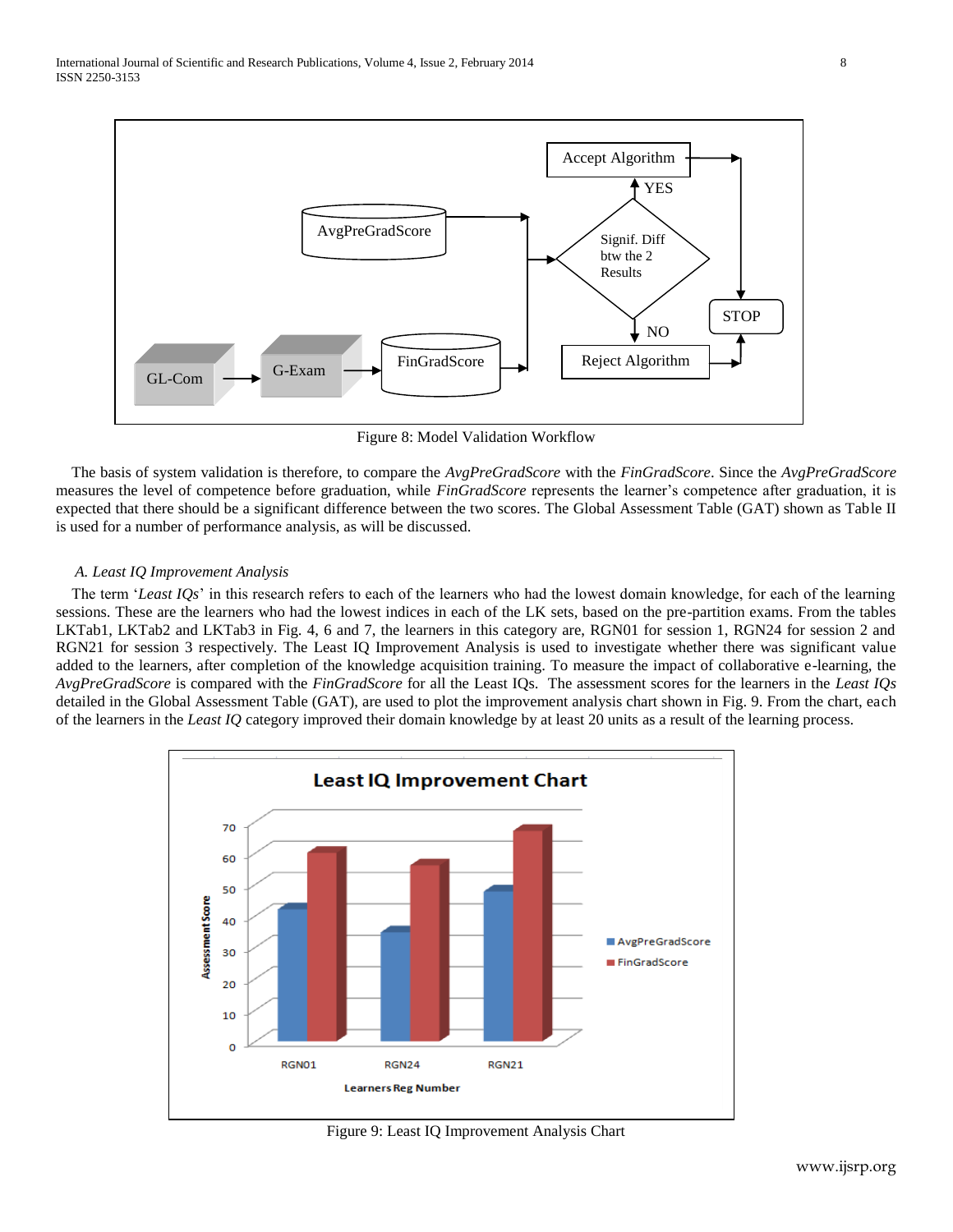International Journal of Scientific and Research Publications, Volume 4, Issue 2, February 2014 9 ISSN 2250-3153

#### *B. Low Consistency Improvement Analysis*

 The term '*Low Consistency*' in this research refers to the set of learners who, may not necessarily be among the *Least IQs*, but were however consistently in the LK set, throughout the duration of the e-learning. From the experimental data, the three learners RGN09, RGN25 and RGN30 remained in the LK tables LKTab1, LKTab2 and LKTab3, throughout the learning period. Thus, they are in this category. Fig. 10 is the analysis chart depicting the level of improvement for the learners in the '*Low Consistency'* category.



Figure 10: Low Consistency Improvement Chart

 This improvement analysis chart is also derived from the Global Assessment Table (GAT), by comparing the *AvgPreGradScore*  with the *FinGradScore* for learners concerned.

## *C. Global Gap analysis*

 A gap analysis was done, by comparing the *AvgPreGradScore* with the *FinGradScore* for the whole community. The result of this is shown in Fig. 11, where the x-axis is calibrated as the registration numbers, while the y-axis represents the assessment results. As indicated in the figure, the blue coloured graph represents the *AvgPreGradScore*, while the red coloured one represents the *FinGradScore* plot. The fact that there is a clear demarcation or gap between the two graphs for the whole community implies that, there is a global improvement after the learning process.



Figure 11: Gap Analysis Result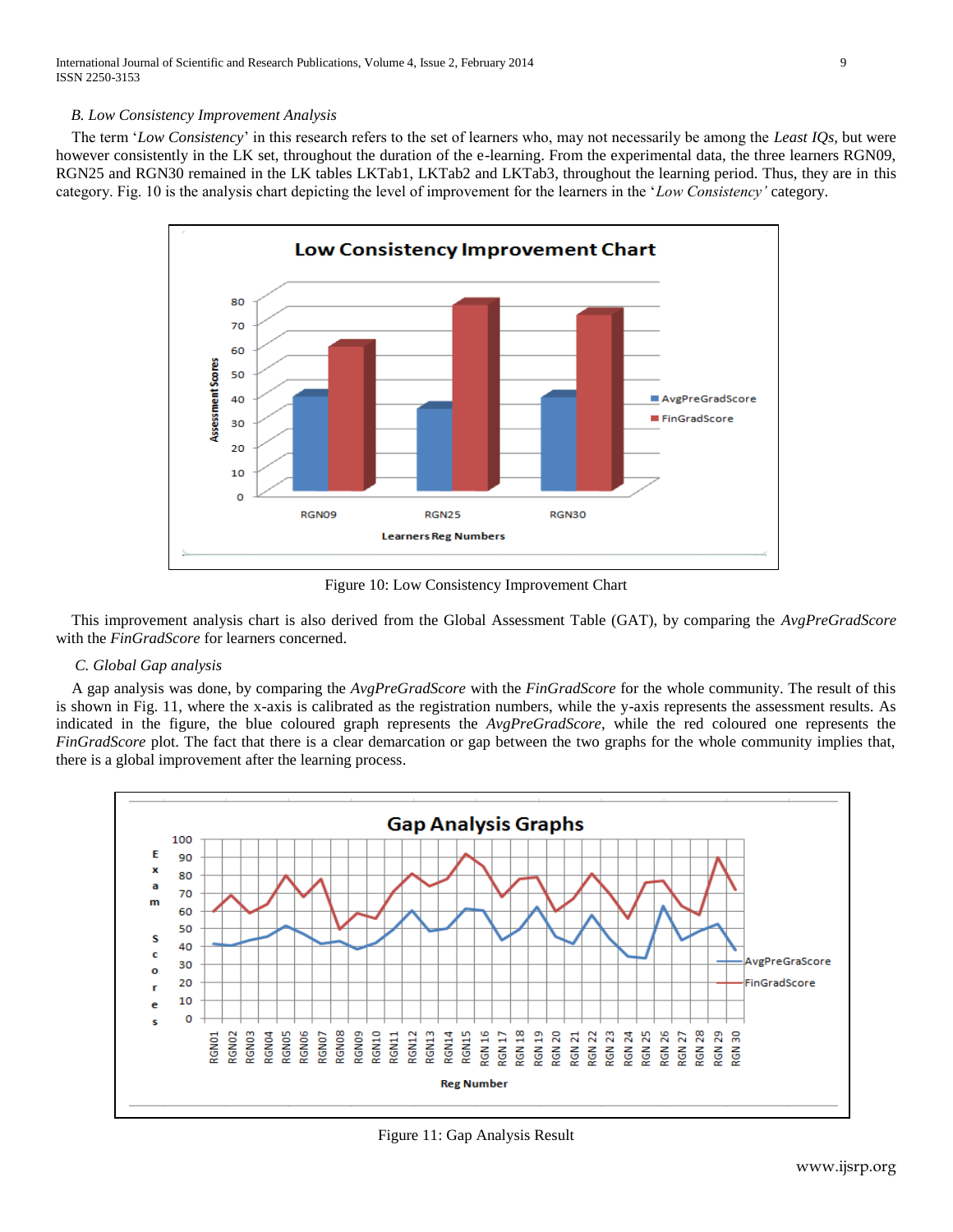#### V. DISCUSSION AND CONCLUSION

 Apart from encouraging collaborative learning and knowledge sharing through the implementation of a matching algorithm, this work also presents practical strategies for validating e-learning models. Fig. 12 is a final output which summarizes the overall benefit of this work to a learning community. The figure which is termed as *C*ollaborative *e*-*Le*arning *B*enefit (*Celeb*) Graph is derived by plotting the *Diff* column of the Global Assessment Table (GAT) against the corresponding learners' registration numbers. The *Diff* column calculates the overall difference between the *AvgPreGradScore* and the *FinGradScore* for the whole e-learning duration.



Figure 12: Benefit Analysis Result

 Based on the Celeb graph, one can easily pinpoint that RGN25 has the highest benefit from the domain knowledge acquisition, followed by RGN29 and RGN07 in that order. In conclusion, this algorithm is has been fully presented in such a way that it can be easily implemented in a number of computing environments. It is also possible to adapt it in diverse learning environments, including academic institutions, business training organizations, among others.

| Req               | E1 | E <sub>2</sub> | E3 | AvSc | FgS | <b>Diff</b> | Reg               | E <sub>1</sub> | E <sub>2</sub> | E3 | AvSc | FgS | <b>Diff</b> |
|-------------------|----|----------------|----|------|-----|-------------|-------------------|----------------|----------------|----|------|-----|-------------|
| RGN01             | 30 | 40             | 56 | 42.0 | 60  | 18.0        | RGN <sub>16</sub> | 52             | 67             | 63 | 60.7 | 85  | 24.3        |
| RGN <sub>02</sub> | 35 | 39             | 49 | 41.0 | 69  | 28.0        | RGN <sub>17</sub> | 42             | 48             | 42 | 44.0 | 68  | 24.0        |
| RGN03             | 39 | 54             | 38 | 43.7 | 59  | 15.3        | RGN <sub>18</sub> | 54             | 46             | 49 | 49.7 | 78  | 28.3        |
| RGN04             | 34 | 60             | 44 | 46.0 | 64  | 18.0        | RGN <sub>19</sub> | 68             | 61             | 59 | 62.7 | 79  | 16.3        |
| RGN05             | 54 | 41             | 60 | 51.7 | 80  | 28.3        | RGN <sub>20</sub> | 49             | 43             | 46 | 46.0 | 60  | 14.0        |
| RGN06             | 47 | 39             | 56 | 47.3 | 68  | 20.7        | <b>RGN21</b>      | 59             | 44             | 22 | 41.7 | 67  | 25.3        |
| RGN07             | 39 | 52             | 34 | 41.7 | 78  | 36.3        | <b>RGN22</b>      | 58             | 51             | 64 | 57.7 | 81  | 23.3        |
| RGN08             | 36 | 48             | 46 | 43.3 | 50  | 6.7         | RGN <sub>23</sub> | 36             | 56             | 43 | 45.0 | 70  | 25.0        |
| RGN09             | 38 | 30             | 48 | 38.7 | 59  | 20.3        | RGN <sub>24</sub> | 45             | 29             | 30 | 34.7 | 56  | 21.3        |
| RGN <sub>10</sub> | 40 | 36             | 51 | 42.3 | 56  | 13.7        | <b>RGN25</b>      | 35             | 35             | 31 | 33.7 | 76  | 42.3        |
| RGN <sub>11</sub> | 51 | 31             | 67 | 49.7 | 71  | 21.3        | RGN <sub>26</sub> | 54             | 65             | 70 | 63.0 | 77  | 14.0        |
| RGN <sub>12</sub> | 54 | 66             | 62 | 60.7 | 81  | 20.3        | RGN <sub>27</sub> | 61             | 33             | 37 | 43.7 | 63  | 19.3        |
| RGN <sub>13</sub> | 48 | 54             | 45 | 49.0 | 74  | 25.0        | RGN <sub>28</sub> | 48             | 64             | 35 | 49.0 | 58  | 9.0         |
| RGN <sub>14</sub> | 39 | 59             | 53 | 50.3 | 78  | 27.7        | RGN <sub>29</sub> | 65             | 42             | 52 | 53.0 | 90  | 37.0        |
| RGN <sub>15</sub> | 59 | 69             | 57 | 61.7 | 92  | 30.3        | RGN30             | 33             | 47             | 35 | 38.3 | 72  | 33.7        |

Table II: Global Assessment Table (GAT)

Key to GAT Columns: Reg=RegNum, E1=Esco1, E2=ESco2, E3=ESco3, AvSc=AvgPreGradScore, FgS=FinGradScore

#### **REFERENCES**

- [1] M. Rosenberg, "E-Learning Strategies for Delivering Knowledge in the Digital Age", McGraw-Hill, New York, 2001
- [2] T.W. Malone, R. Laubacher, & C. Dellarocas, "The Collective Intelligence Genome", Vol. 51, No.3, 2010.